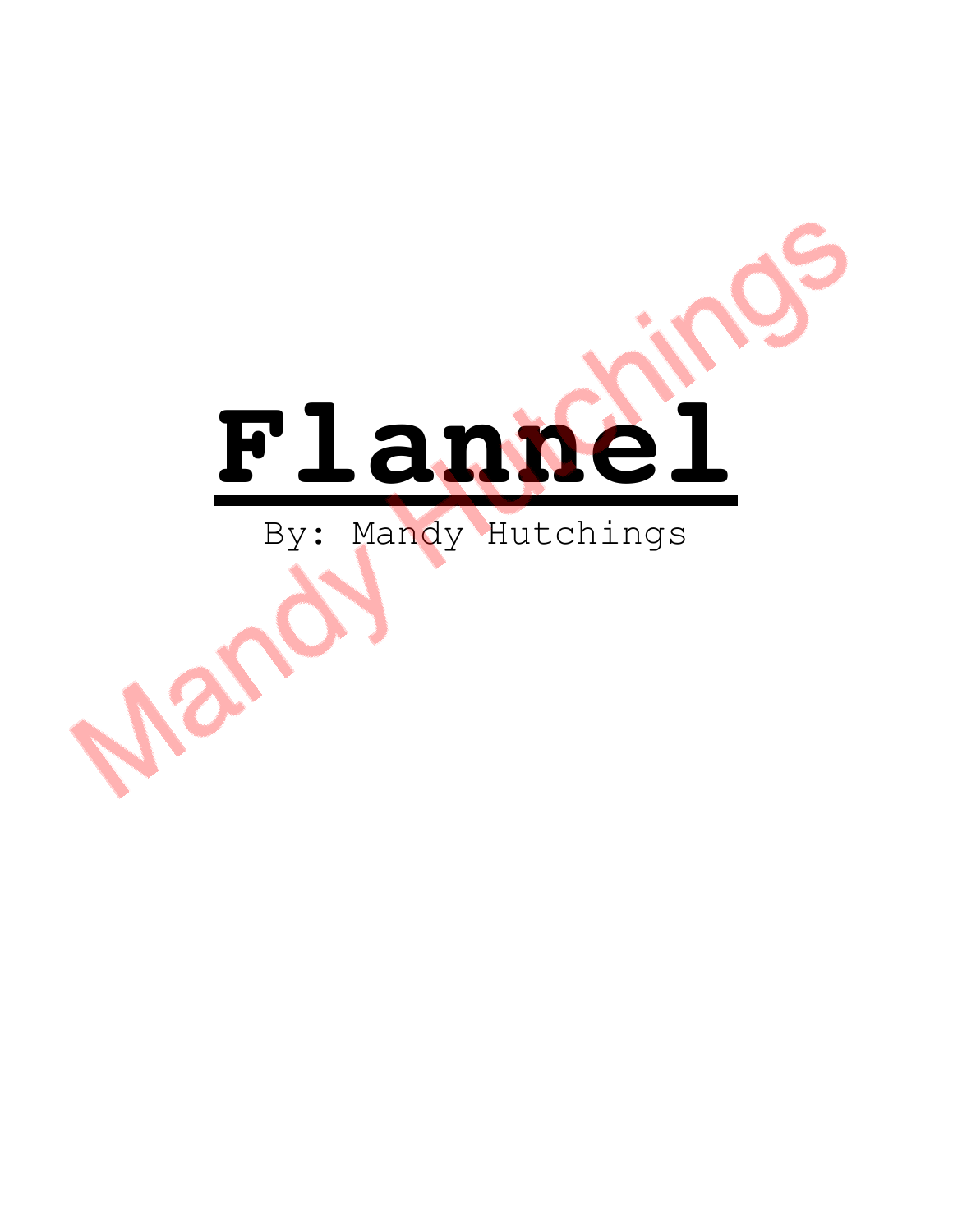#### **Characters:**

**Edwin Gains**, male, 70s to 80s. A general in the army. Walks with a cane thanks to a leg injury. Sweet but stern man. Lost son in war.

**Dylan Carter**, male, 17. Strong leader, stubborn, fighter, but he always looks out for everyone else. Deeply in love with Avery. During this play, he is out of it because of the injuries and surgeries he is overcoming. Stutters in his speech. Hard for him to speak.

**Avery (no last-name)**, female, 16, Orphaned, Intelligent and plays piano. Mature for her age. Has a bullet lodged in her back so she walks a little funny. Loves Dylan too.

**Peyton Tours**, male, 13, Little smaller than the rest. Was also injured in the war but has recovered. Has been with Dylan and Avery from the beginning.

**Newscaster:** female, 30s to 40s, Professional-looking.

#### **Setting:**

In this world, child labor laws were never established. The economy is so bad that parents can sell their unwanted or trouble children into slavery. Dylan, Edwin, Peyton, and Avery are in a war against the government to stop the child slavery called the Heartland war. It's been a long and bloody battle.

A hospital room. There are two chairs by a door with a TV and a bed on the opposite side. On the end of the bed, there's a remote and patient info clip broad with the name Joey Mane. Dylan is unconscious in the bed with an IV drip. Edwin is sitting in one of the chairs by the door with his head down and his hands on his cane.

Edwin is wearing Army fatigues with a ton of patches on it. Dylan of course is wearing a hospital gown. Avery is wearing black pants with Dylan's flannel. Peyton is wearing jeans and a hoodie. The Newscaster has a microphone and is wearing a dress or a blazer with pants.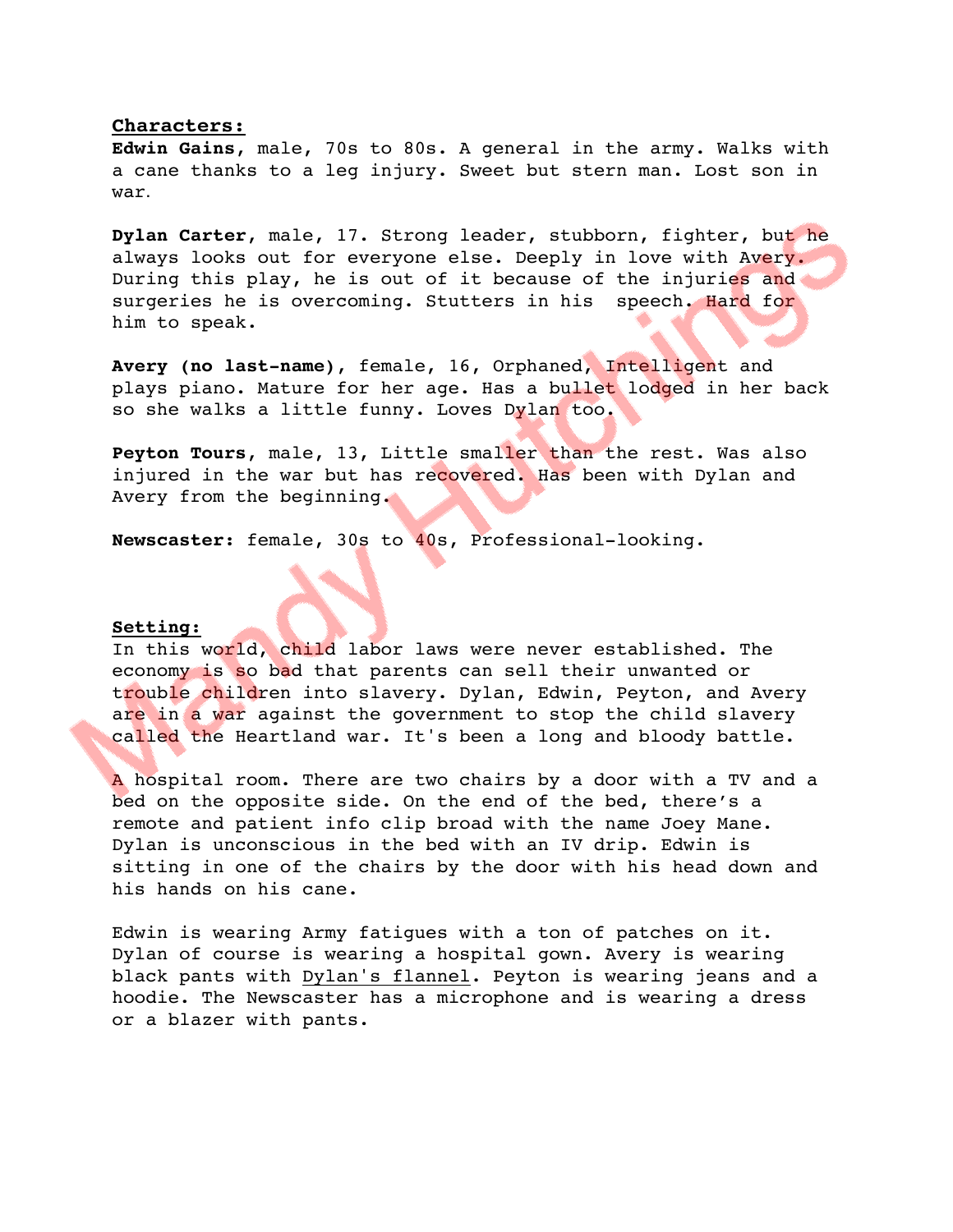**LIGHTS UP. DYLAN**, *starts moaning and groaning in his bed.* **EDWIN** *looks up from his cane and walks to the end of the hospital bed.* 

**EDWIN:** Ah. It's about time you came to.

*( DYLAN tries to talk but he can't seem to)* 

**EDWIN:** Can you talk? Or did the cat get your tongue? *(laughs)*

*(DYLAN tries to open his mouth to speak but he just can't get the words out)*

**DYLAN:** Ed…Ed…… *(Shuts his mouth and grunts in frustration. He shuts his eyes trying to grasp what's happening to him. eyes still closed, thinking)* Cage…...Zoo……..Wh

**EDWIN:** You're babbling boy.

**DYLAN:** *(eyes open now, looking at EDWIN)* Babbling

**EDWIN:** *(Trouble by his answer)* Dammit! I want the doctor in here. NOW!

**DYLAN:** *(Tries to move hand in EDWIN's direction)* nnnoooo.

**EDWIN:** I'm worried.

**DYLAN:** Immmmm…………ok.

**EDWIN:** *(hesitant)* If you say so.

*(DYLAN looks at EDWIN waiting for more info. EDWIN walks towards)*

**EDWIN:** *(walking)* First you were the Texas runaway, then you are a fugitive Dylan Carter, and now you're the hero *(reads patient clip broad)* Joey Mane..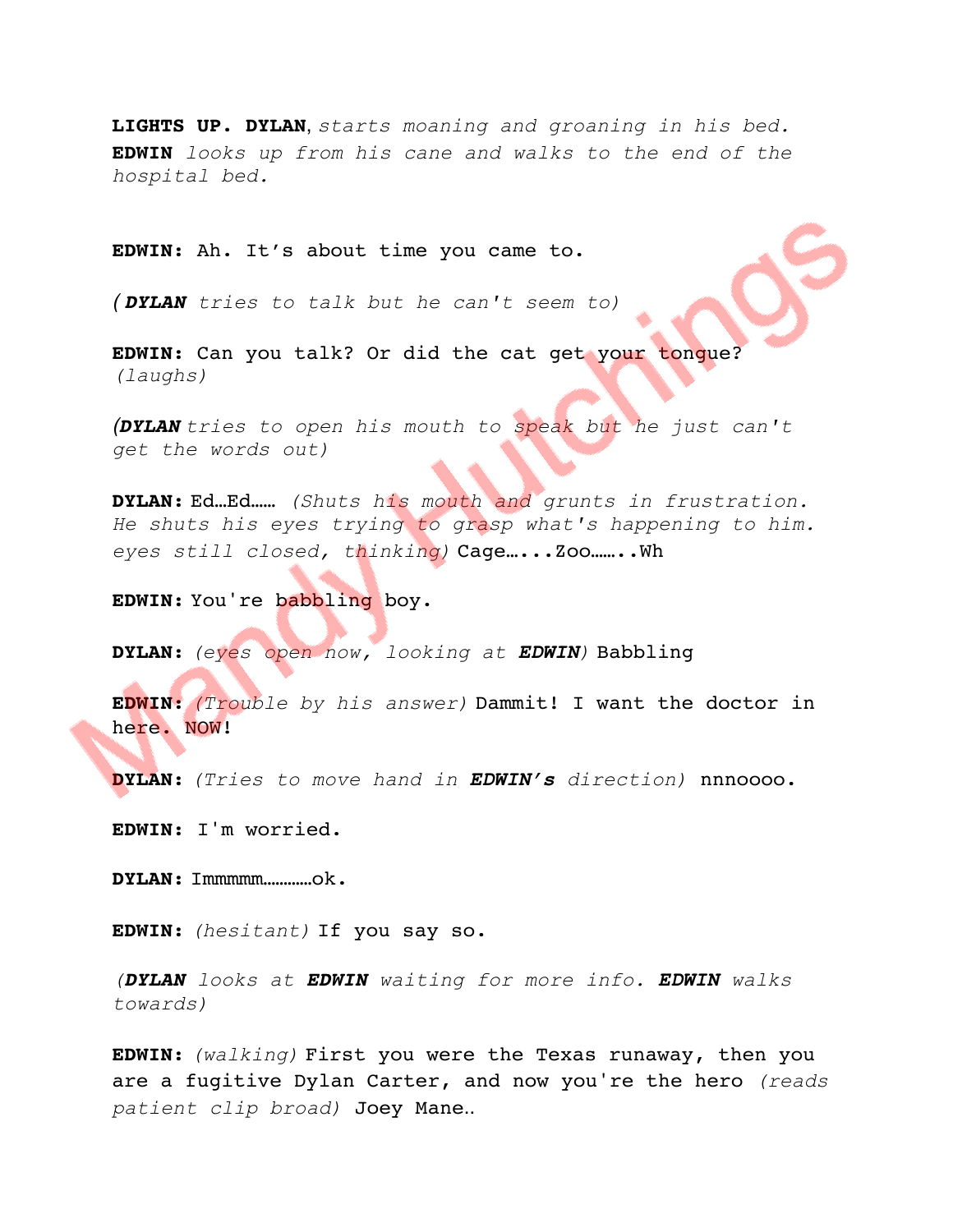**(***DYLAN looks confused.)* 

**EDWIN:** Well you can't keep a fugitive name, can you?

**DYLAN:** *(thinks it over, but is still a little confused)* Joey

*(EDWIN sits at end of bed. Both hands on top of cane)* 

**EDWIN:** *(pats* **DYLAN's** *leg)* I stitched you right up. Almost good as new. Of course, I had help.

**DYLAN:** Back together.

**EDWIN**: Yeah, that's the summary of it.

*(DYLAN Nods a little, looks around the room and starts getting agitated.)*

**DYLAN:** Piano.

**DYLAN:** *(frantic)* Limp.

**DYLAN:** *(more frantic)* Heart.

**DYLAN:** *(pause)* KISS.

*(DYLAN pauses and looks like he's in a deep thought looking for the right words)*

#### **DYLAN:** AVERY!

*(Hidden away from the audience but in the room, AVERY appears. EDWIN smiles at AVERY and stands up from bed and moves out of the way for AVERY.)*

**AVERY:** I'm here, Dylan.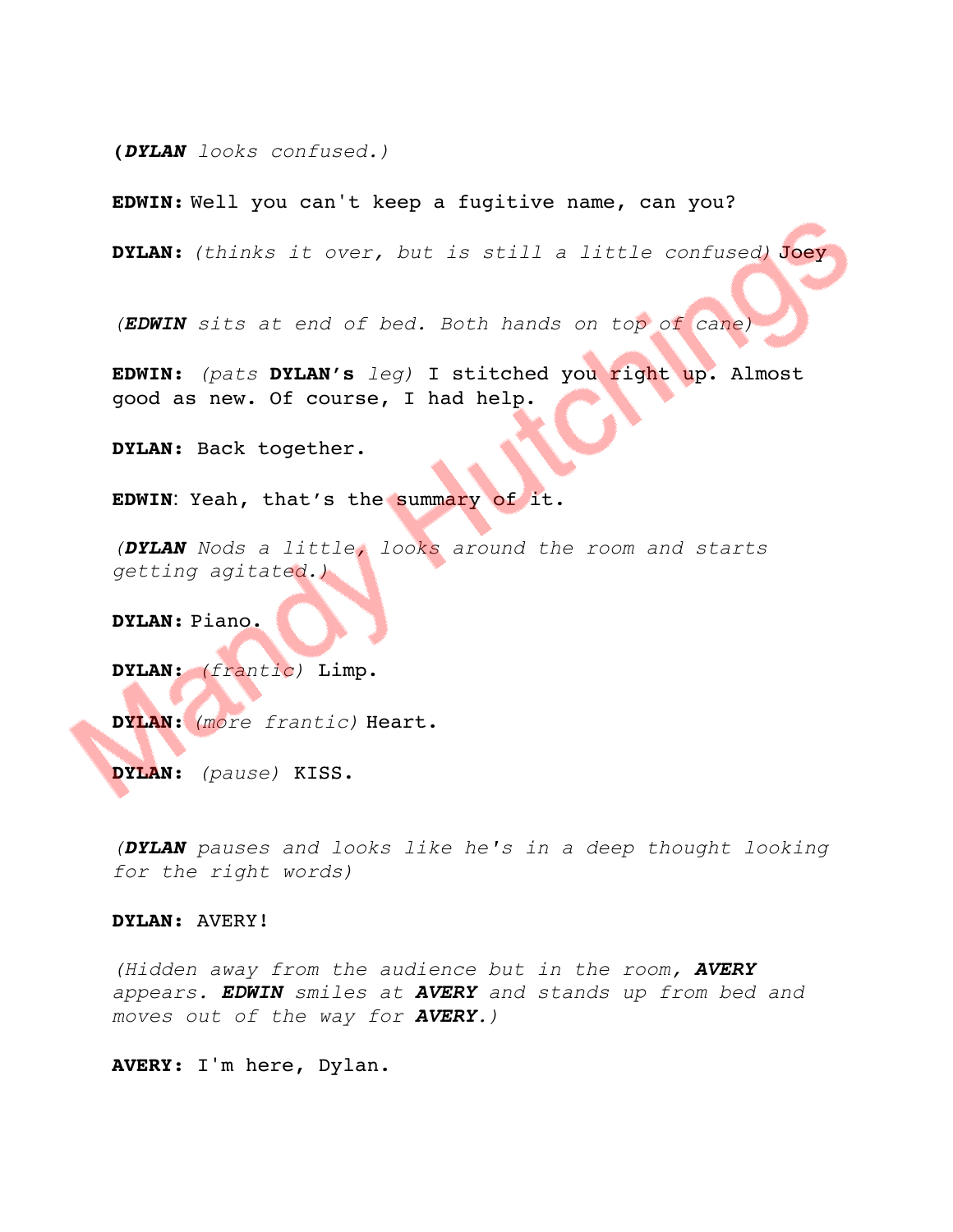*(AVERY walks closer to the bed but still keep her distance. But DYLAN motions for her to come closer. DYLAN holds his hand out, AVERY grabs it and sits on bed. DYLAN winces a little because of the pain but still holds her hand tight. EDWIN sits back down in the chair. Avery has a limp)*

**AVERY:** I'm so happy you're awake. We were all worried. *(small pause to help AVERY hold back tears)* I was worried. It's a miracle you're here.

**DYLAN:** Miracle.

**AVERY:** It's going to be hard at first. To move. Or even think. You'll need rehabilitation. But I know you'll be back to your old self in no time.

**DYLAN:** No time

*(AVERY smiles a little. DYLAN starts thinking about where he was before his coma)*

**DYLAN:***(starts Breathing heavily, freaking out a little)* Bullets flying! Blood everywhere!

*(AVERY holds DYLAN's hand closer to calm DYLAN)*

**AVERY:** Shhhhh all in the past. You're here, with me. *(Pauses)* What's the last thing you remember?

*(DYLAN thinks it over for a few seconds)*

**DYLAN:** *(frowns)* Am………ambush.

**AVERY:** Yes, during the ambush you were shot 6 times. You've been in a coma for 2 weeks.

*(DYLAN's eyes get big)*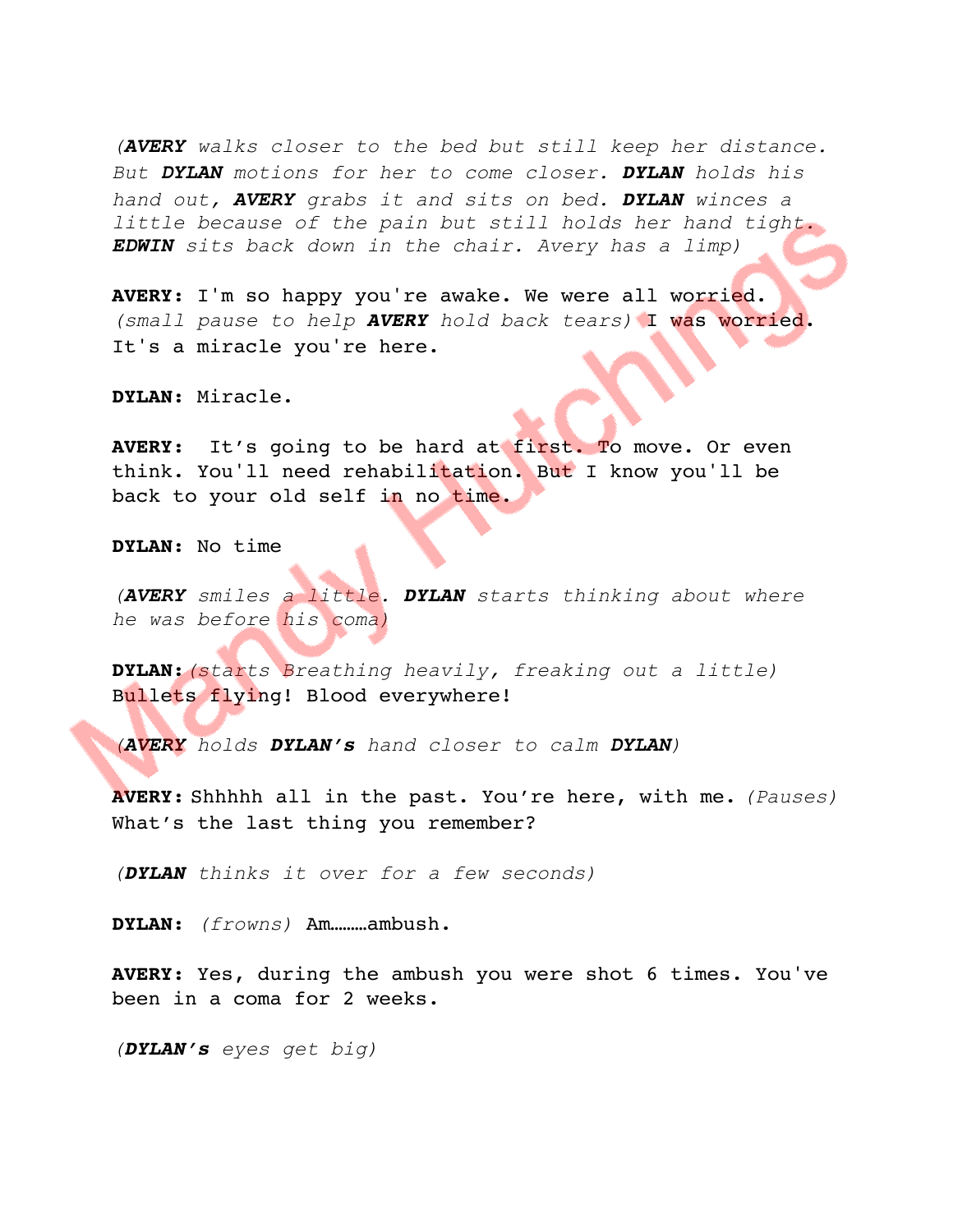**AVERY:** But it's all over, the war, the bloodshed, it's over. They all turned on each other. Best of all they finally signed the treaty that gives kids and teens the freedom that they always deserved. And you, Dylan Graham, or should I say Joey Mane, you made it possible.

**EDWIN:** Indeed *(Stands back up)* The best way to save humanity is to turn the monsters against one another.

**AVERY:**And that awful woman that shot me she's being charged with crimes against humanity. They're calling her a shedemon, I can't think of anything more fitting.

*(Knock at the door, EDWIN opens door, PEYTON enters)*

**PEYTON:** *(closes the door behind him)* Hey, I heard Dylan *(cough)* sorry *(With air quotation)* Joey was awake.

(**PEYTON** makes eye contact with **DYLAN)**

**PEYTON:** Hey buddy, how are you doing?

**DYLAN:** Alive.

*(PEYTON chuckles a little)*

**PEYTON:** Still a kidder aren't you.

**DYLAN:** *(smiles)* mmmmmmm.

**PEYTON:** Avery, did you see the news.

**AVERY:** No*(Speaking to PEYTON, but still siting holding Dylan's hands)*

*(PEYTON grab remote a "turns" TV on. NEWSCASTER enters. Everyone looks to TV)*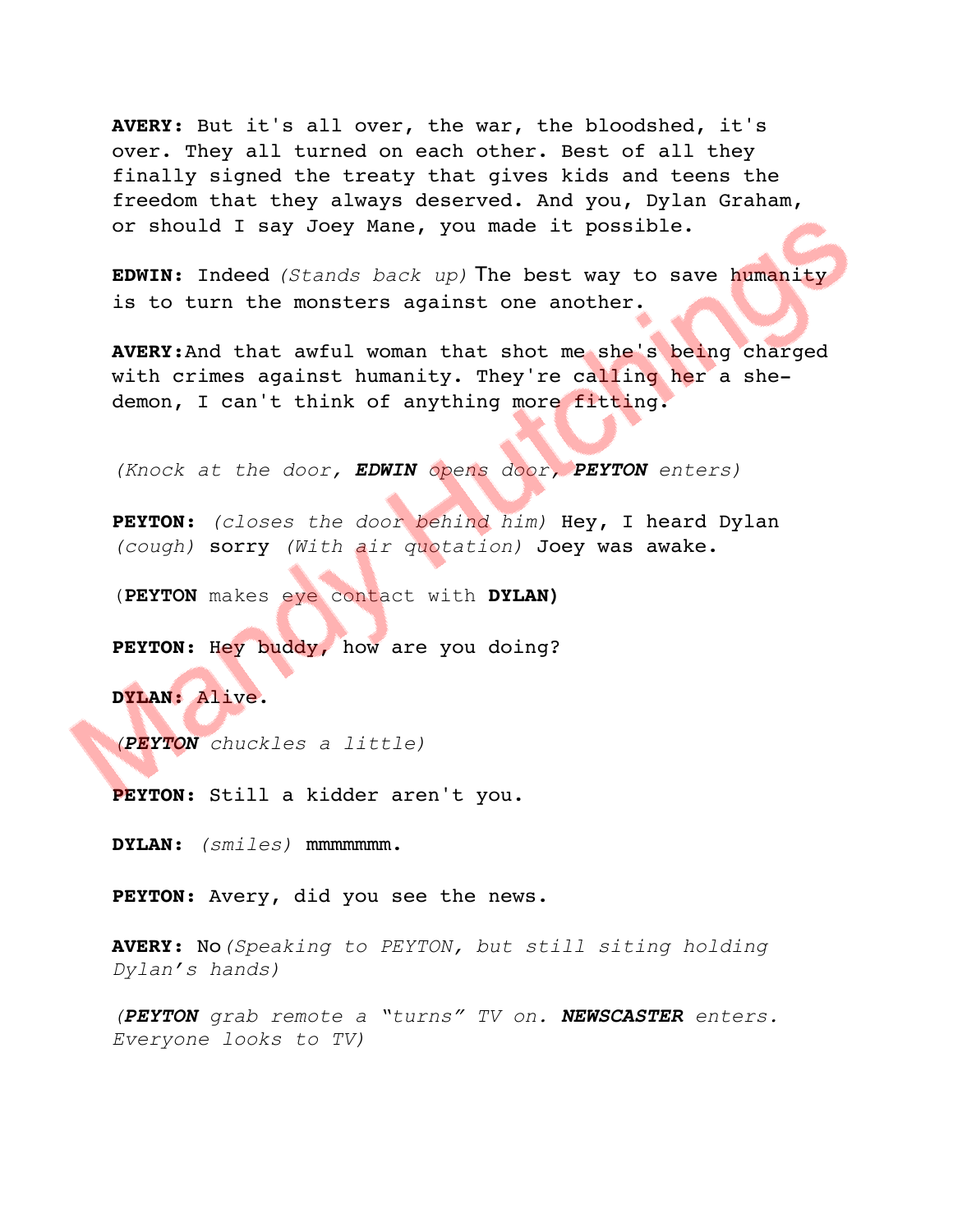**NEWSCASTER:** Today history was is made when the newly elected president signed the Freedom Act of 2027 which makes it illegal for children of all ages to be sold or work for no pay. Thanks to the heroic acts of Joey Mane who is recovering from gun shots sustained in an ambush during the Heartland War.This is certainly a day to remember.

**AVERY:** *(looks to DYLAN)* Oh my god.*(turns back to TV)*

**NEWSCASTER:** After an internal investigation on Capitol Hill it was found that money has been hidden from the American people for at least 75 years and there was never a need for child labor. This plan was more cost effective than programs for troubled youth.

*(PEYTON, DYLAN,and AVERY look at each other. NEWCASTER exits. PEYTON "turns" TV off. puts hand on AVERY's shoulder. AVERY looks up and smiles at PEYTON.)*

**PEYTON:** Yup, you've had one hell of a life.

**EDWIN:** You all have.

**PEYTON:** We are the Dream Team. *(Both AVERY and DYLAN giggle)*

**EDWIN:** You should all be proud of yourselves. You have changed the world forever, for your generation and future generations.

*(DYLAN looks at AVERY's shirt. He points to it. AVERY Looks down at the shirt and then looks up at DYLAN)*

**DYLAN:** mine?

**AVERY:** Yeah.

*(DYLAN smiles)*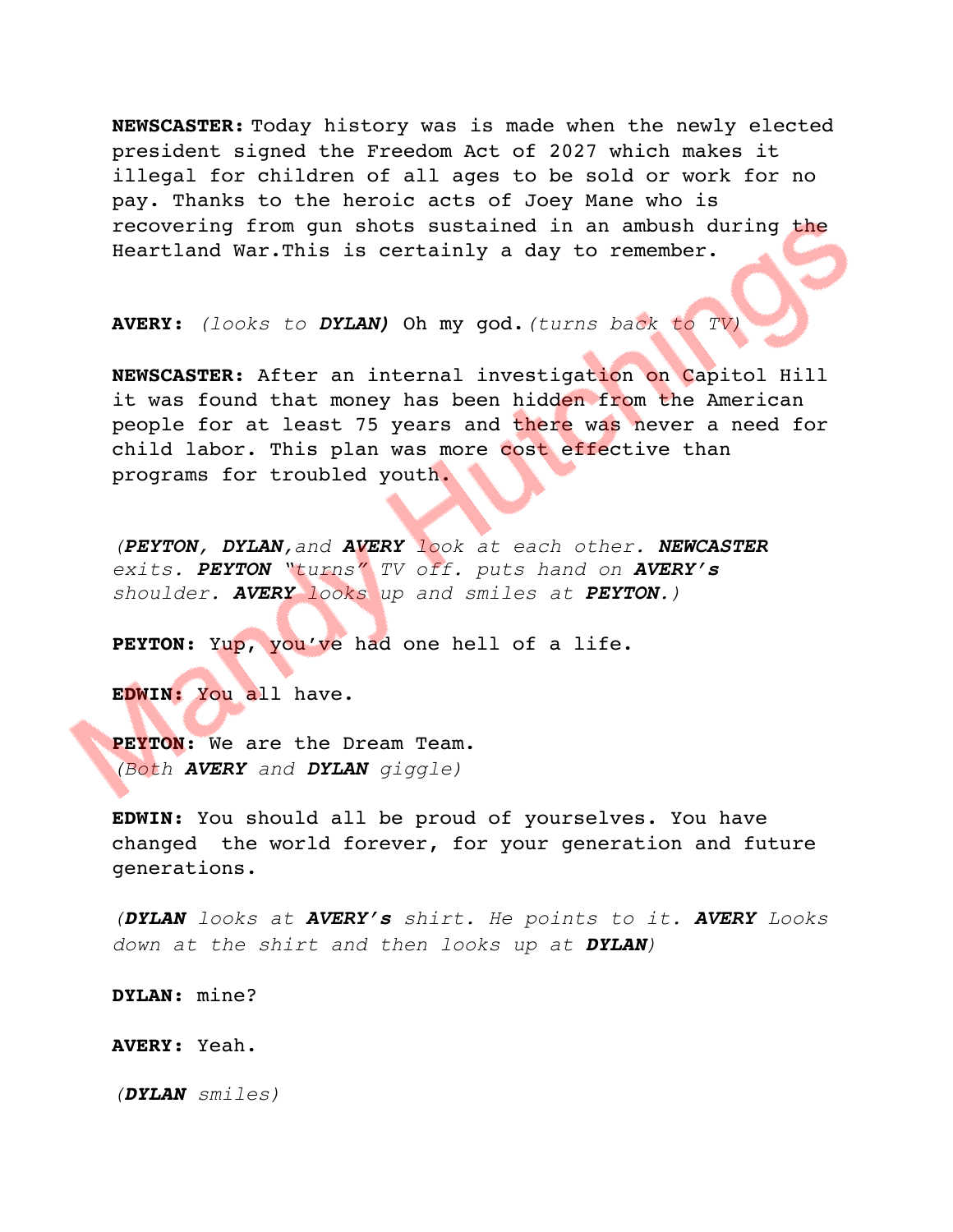**AVERY:** *(Blushes)* What? *(Folds arms together as if hugging self)* It smells like you.

*(DYLAN closes eyes. Takes a deep breath in)* 

**DYLAN:** Fireplace, Cocoa, Blanket.

**AVERY:** Are you cold?

**DYLAN:***(Opens eyes. Smiles a little)* No. Safe. Grateful.

*(AVERY Smiles back. DYLAN smiles even more and moves AVERY's hand closer to him now)*

**DYLAN:** Love.

**AVERY:** *(smiles contently)* I love you too Dylan.

(**AVERY** leans down to kiss **DYLAN** but before their lips touch the lights fade to black)